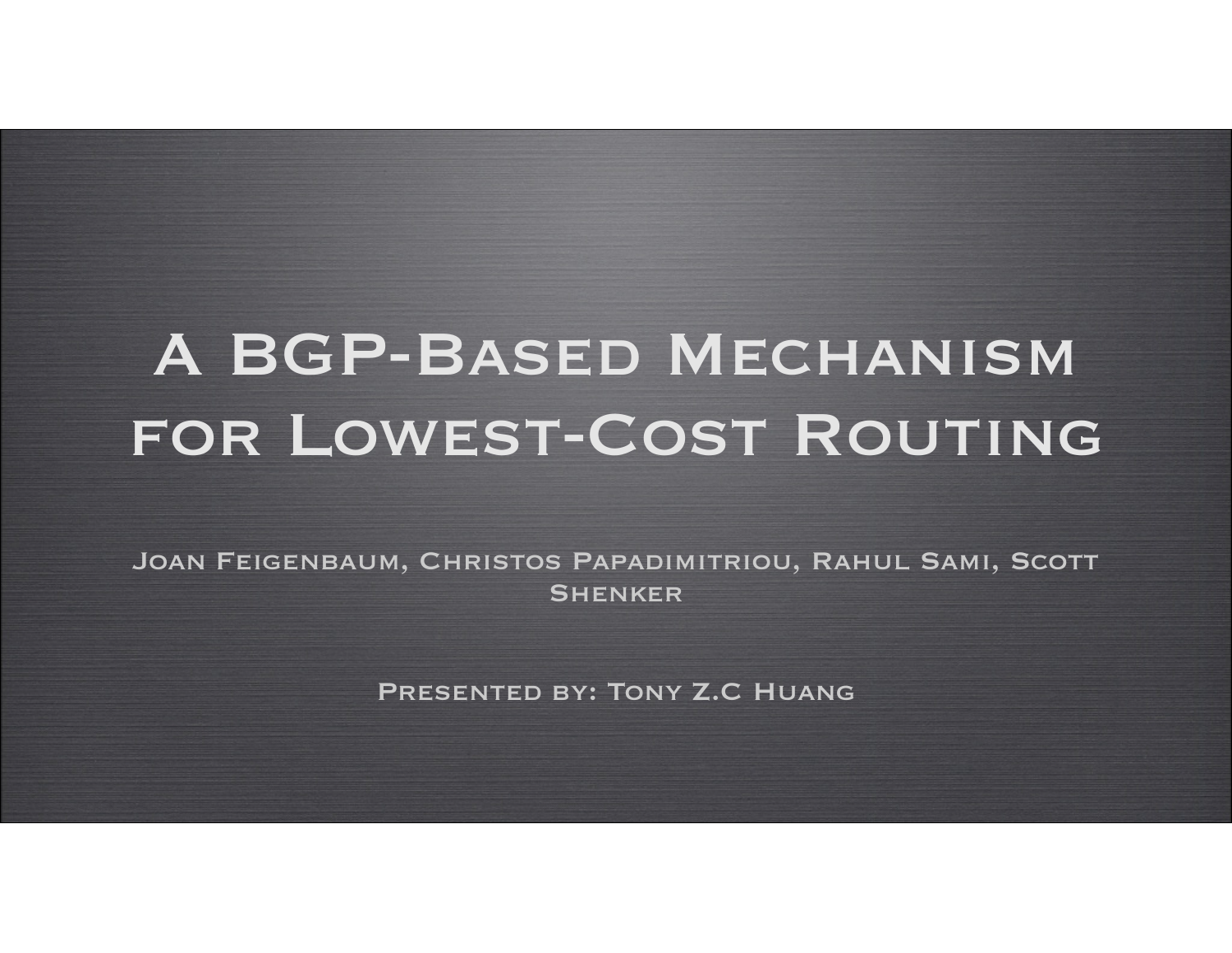#### THEORETICAL MOTIVATION

- Internet is comprised of separate administrative domains known as AS. Interdomain Routing occurs among different ASes.
- Each AS has its own economic incentive for routing behaviors.
- ASes do not behave simply as compliant or Byzantine Adversaries, they behave strategically to maximizes their returns and minimizes their costs.
	- They can do so by lying about the actual information they hold.
- Using game theory to design a mechanism that ensures every router behaves in certain way that optimizes overall network performance.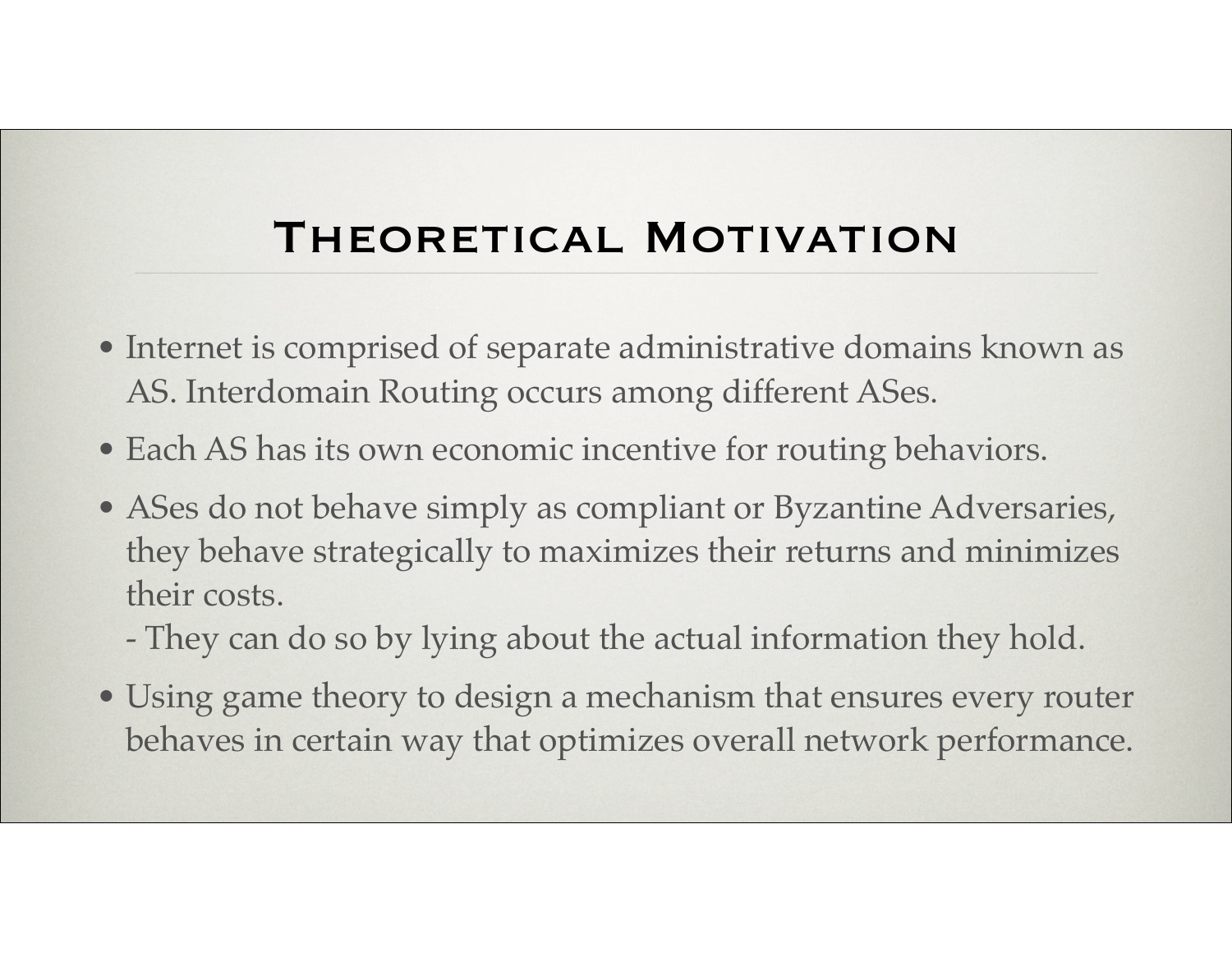#### Mechanism Design

- $n$  **agents**,  $i \in \{1, ..., n\}$ ;
- Each agent has some private information, t<sup>i</sup>, called **type.**
- **Output specification**: mapping each type vector  $t = (t^1, ... t^n)$ , to a set of allowed **output**s. intuitively, output specification tells what a good planner would do if it has access to all private informations.
- **Valuation Function**: assigning, for a single agent i, a score for an output given the agent's private information, i.e, v<sup>i</sup>(t<sup>i</sup>, o).
- **Mechanism**: Define,
	- 1) for each agent, a set of **strategies** Ai ;
	- 2) each agent plays a strategy a<sup>i</sup> ∈ A<sup>i</sup>;
	- 3) for an input vector:  $(a^1, ..., a^n)$ , the mechanism outputs two things
		- 1. a single output,  $o = o(a^1, ... a^n)$
	- 2. **payment** vector,  $p = (p^1, ..., p^n)$ , where  $p^i$  is a payment function =  $p^i(a^1, ..., a^n)$ ;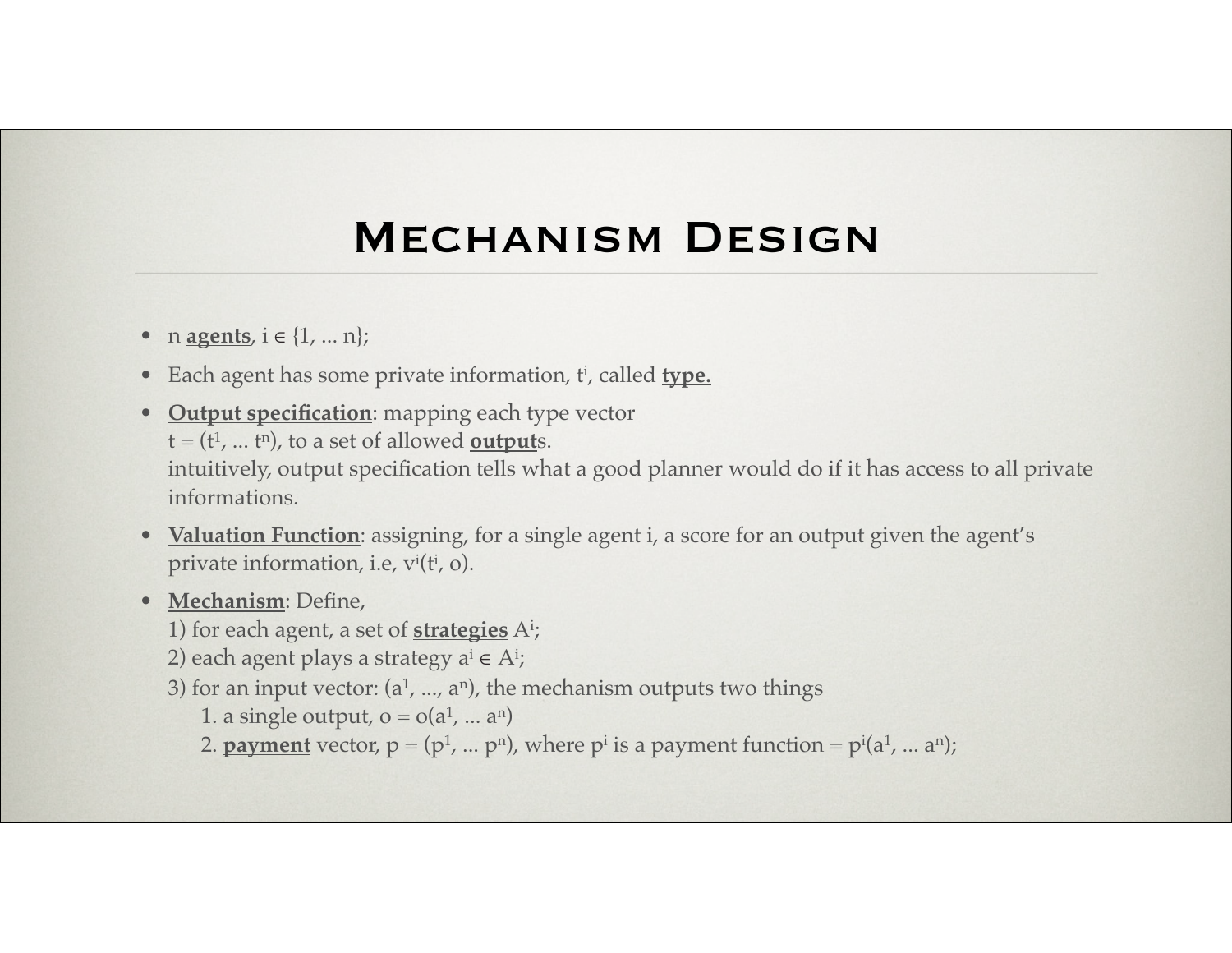#### Mechanism Design (Continues)

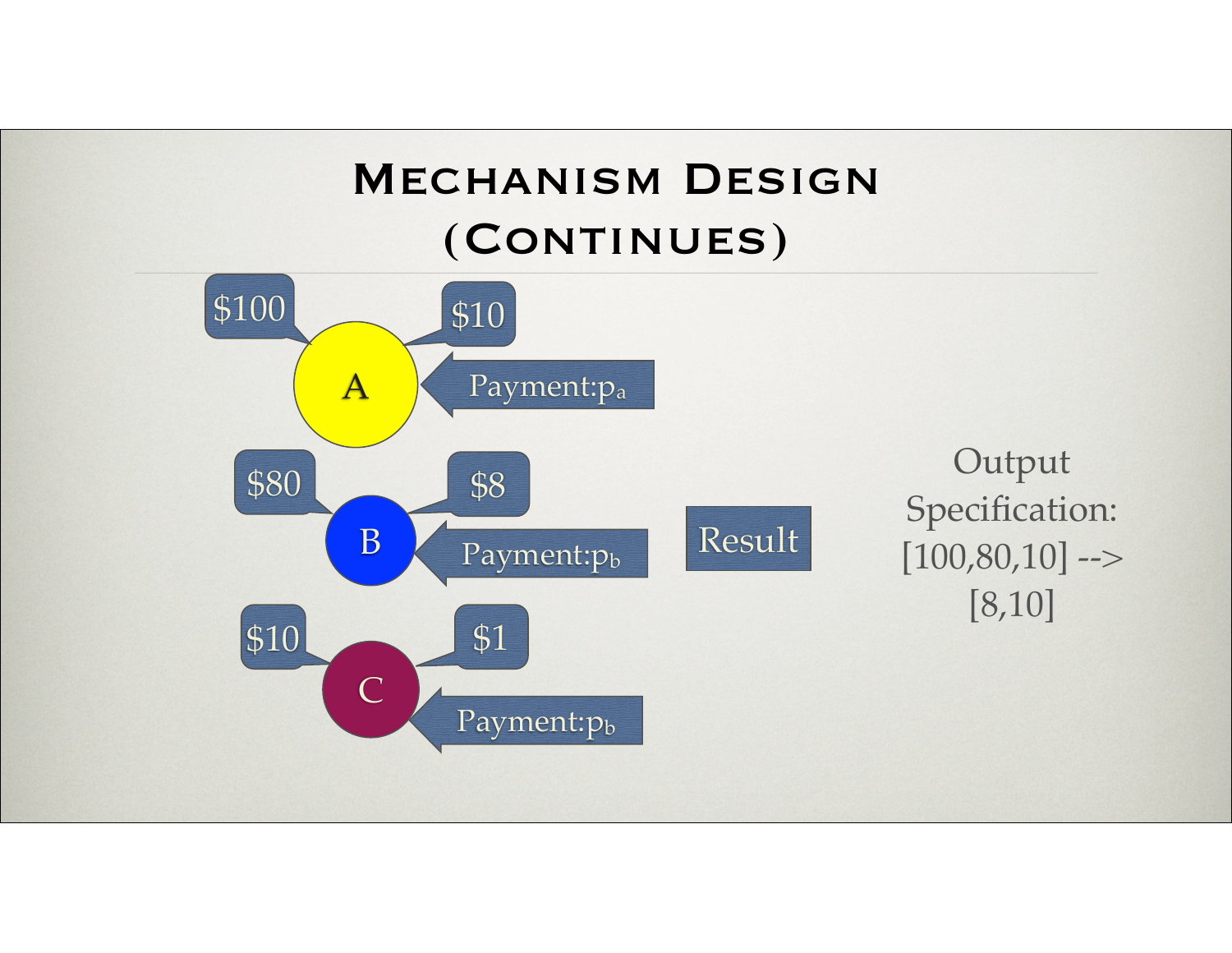# Mechanism Design (Continues)

- Agent's **Utility**:  $\tau_k = \text{vi}(t\mathbf{i}, \mathbf{o}) + \text{pi}$ ;
	- Represents the overall rewards to the agent.
	- Agent K's only goal is to maximize this utility.
- **• Strategyproof Mechanism**: Mechanism where types are part of the strategy space Ai, each agent maximizes his utility by giving his type ti as input.

 $v^i(t^i, o(a^{-i}, t^i)) + p^i(a^{-i}, t^i) \ge v^i(t^i, o(a^{-i}, a^i)) + p^i(a^{-i}, a^i))$ where,  $a^{-i}$  means  $(a^1, a^{i-1}, a^{i+1}, \ldots, a^n)$ 

• The mechanism wants each agent to report his private type truthfully, and pay agents in order to provide incentives for them to do so.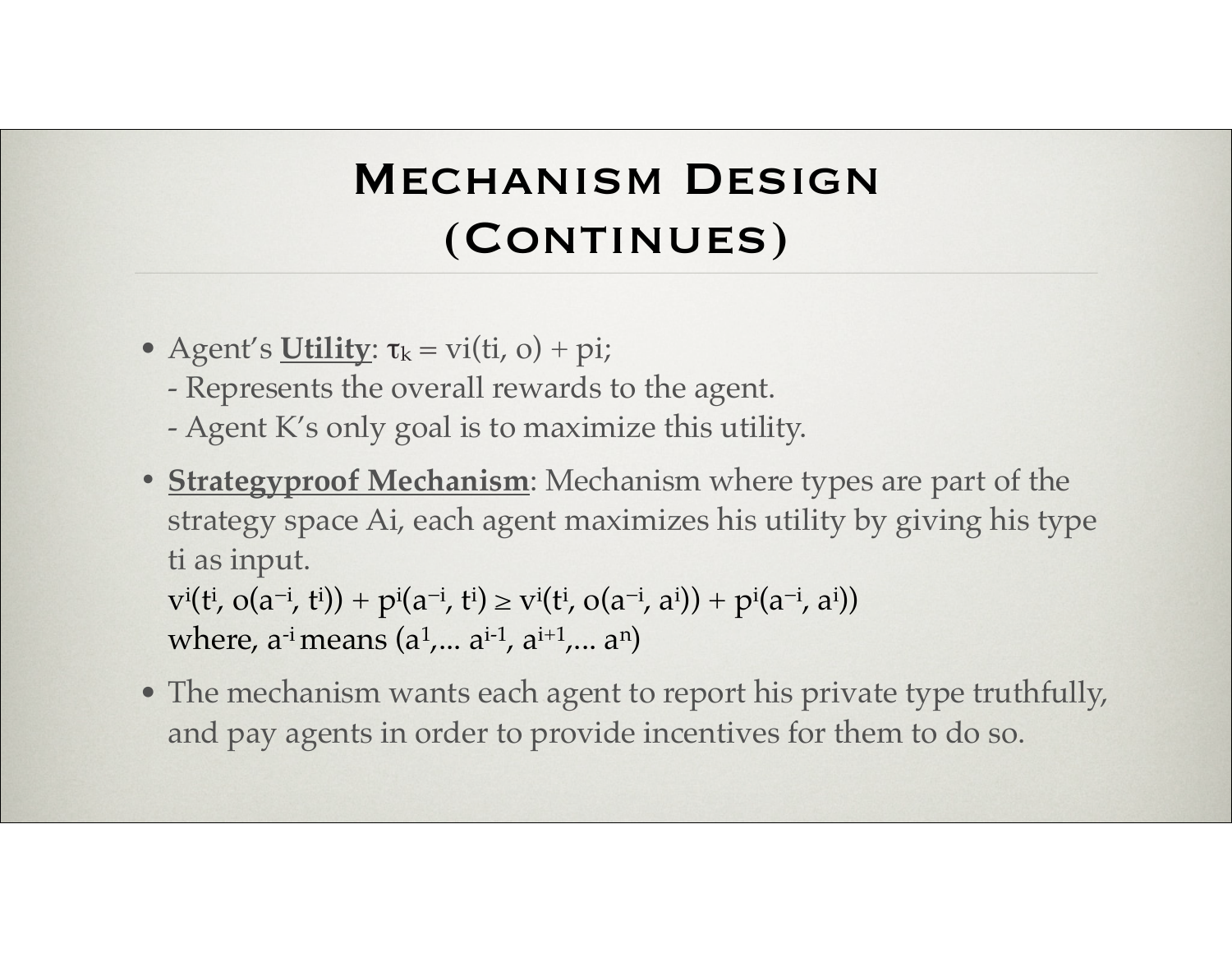# VCG Family Mechanism

- Consider an example: Vickrey's Second Price Auction
- Single Item is for sale on ebay among n buyers, with each buyer having a scalar value w<sub>i</sub> that he is willing to pay (i.e, it's private information). Each people is bidding independently.
- Assume the price of final sale to be p.
- Utility in this case is
	- $\tau_i = w_i p$  (if i wins the item)
		- $= 0$  (someone else wins)
- A natural social choice is to give the item to the player who values it the most.
- **Second Price Auction**: Player with highest prices wins, but pays 2nd-highest price.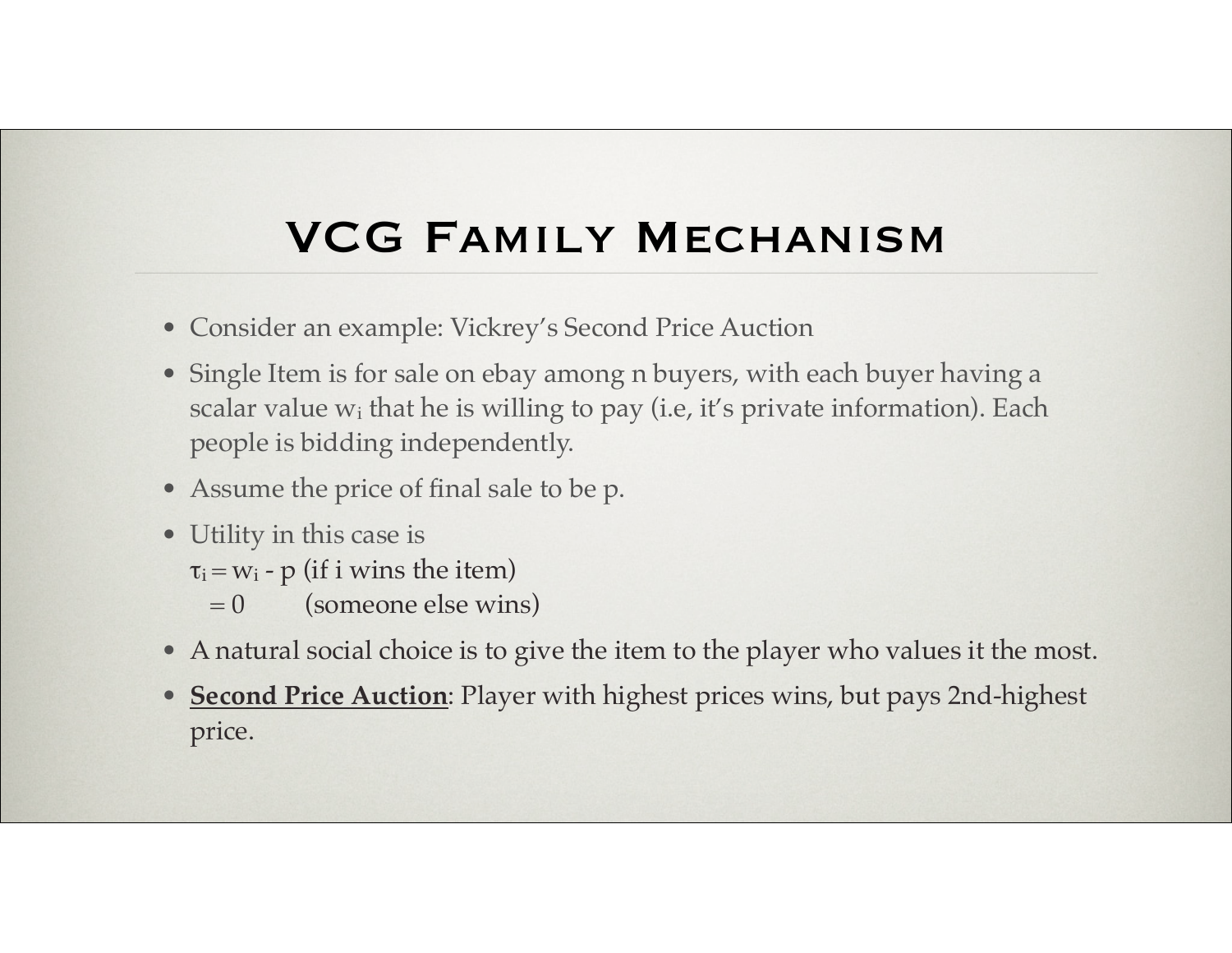# VCG Family Mechanism (continues)

- Example: Player A bids \$10; (cost of -10) Player B bids \$8; (cost of -8) Player C bids \$6; (cost of -6)
- Under VCG: Highest wins, pays second highest: \$8; Under non-VCG: (Pay your bid), A bids \$10, pays \$10; (No payment), A bids \$10, pays none;
- Under non-VCG, agents have incentive to lie about their bids in order to gain more utility. For example, A would be better of stating its bid as \$9 for "Pay your bid", or  $\infty$  under no payment.
- Under VCG, A can never be better off if it lies about its bids.
- The actual payment would be: **payment** =  $[$  declare "cost"  $(u_k)] + [cost without A (h_k)] - [cost with A (V)]$  $=-10 + -8 - (-10) = -8.$ A pays -8, with utility of  $(10-8) = 2$ .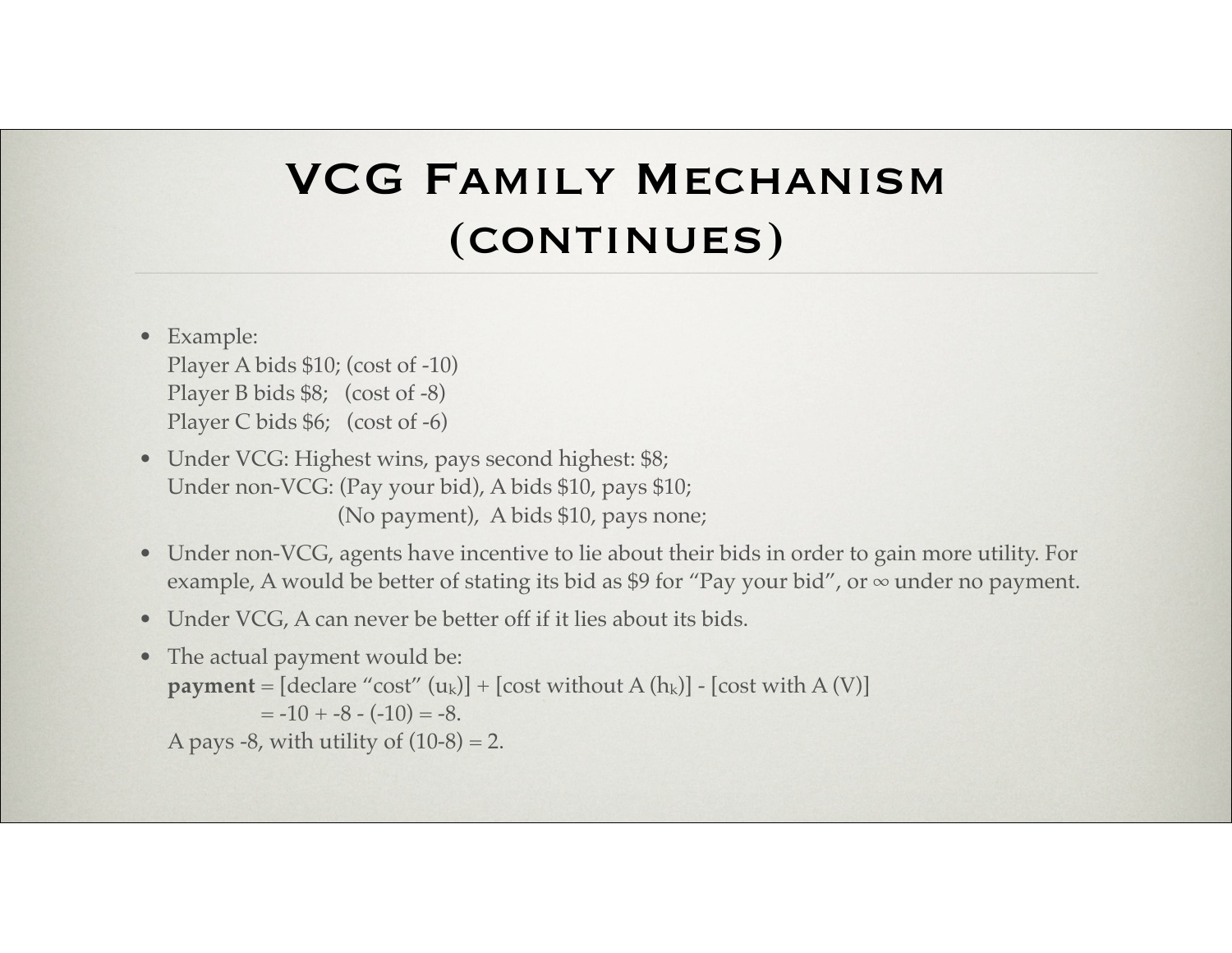#### PROBLEM FORMULATION

- The nodes are the strategic agents;
- Each As incurs a per-packet cost for carrying traffic which is the private information for each agent.
- The network is Biconnected, so there is no monopoly.
- Goal is to maximize the network efficiency by routing packet alongs the LCP.
- Takes in n AS numbers and constructs LCPs for all source-destination pairs.
- Compute the routes and payments with a distributed protocol based on BGP.
- Admitted Disadvantages:
	- Per-packet costs are not the best model.
	- LCP routing is not necessary the preferable routing policy.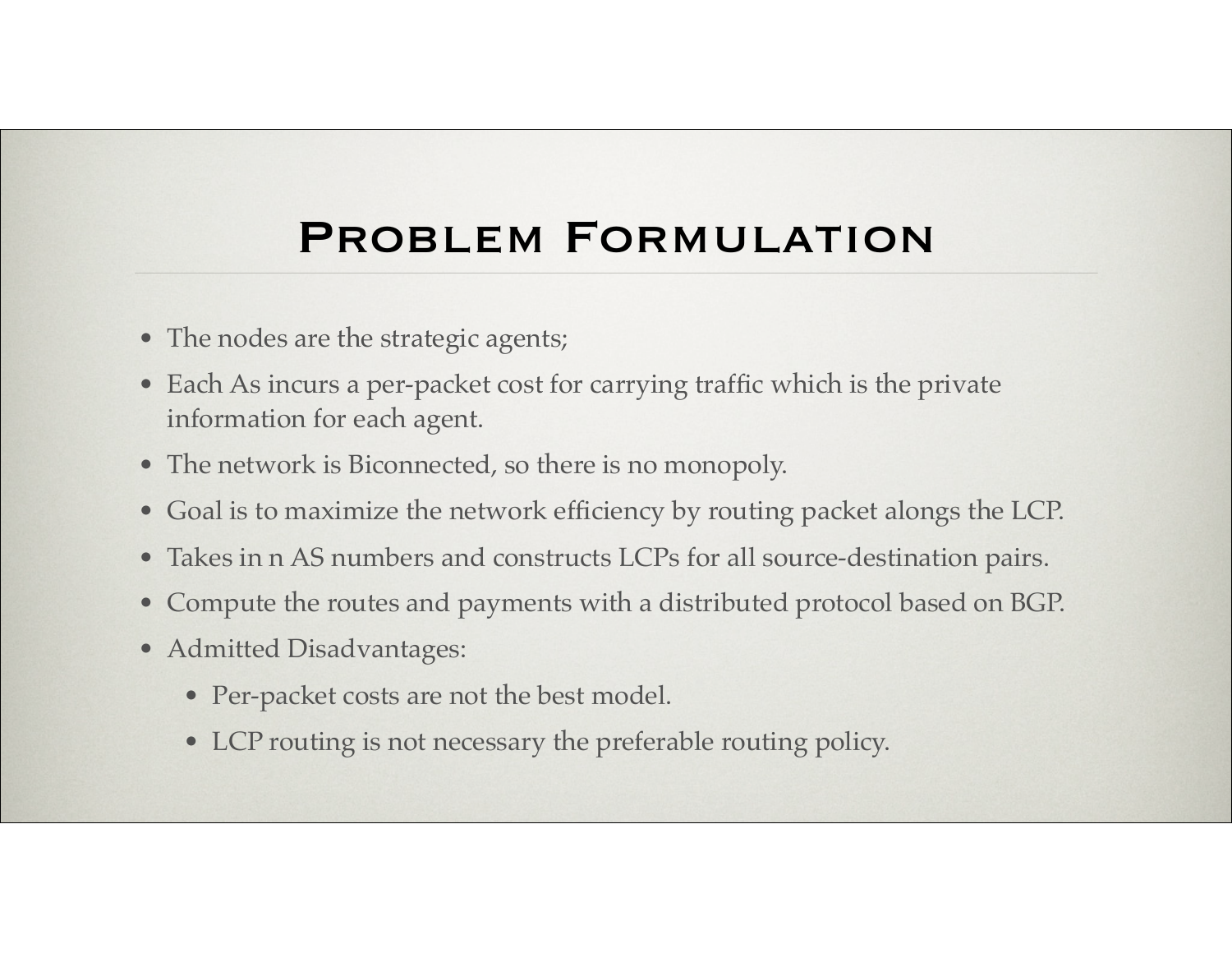# PROBLEM FORMULATION (continues)

- A network has a set of nodes N,  $n = |N|$ .
- A set L of bidirectional links between nodes in N.
- The network, called AS Graph, is biconnected, i.e, it's connected and nonseparable. Failure of a link would not separates the network.
- For any two nodes i, $k \in N$ ,  $T_{ij}$  is the traffic intensity (i.e, # of packets) being send from i to j.
- Node k incurs a transit costs  $c_k$  for each transit packet it carries, which is also the private information for this node.
- $C_k$  assumes to be independent of which neighbor k received the packet from and which neighbor the packet is send to.
- Each node k is given a payment  $p_k$  to compensate it for carrying transit traffic.
- Payment can depends on the traffic and network topology, but the only assumption is that nodes receive no payment if carrying no traffic.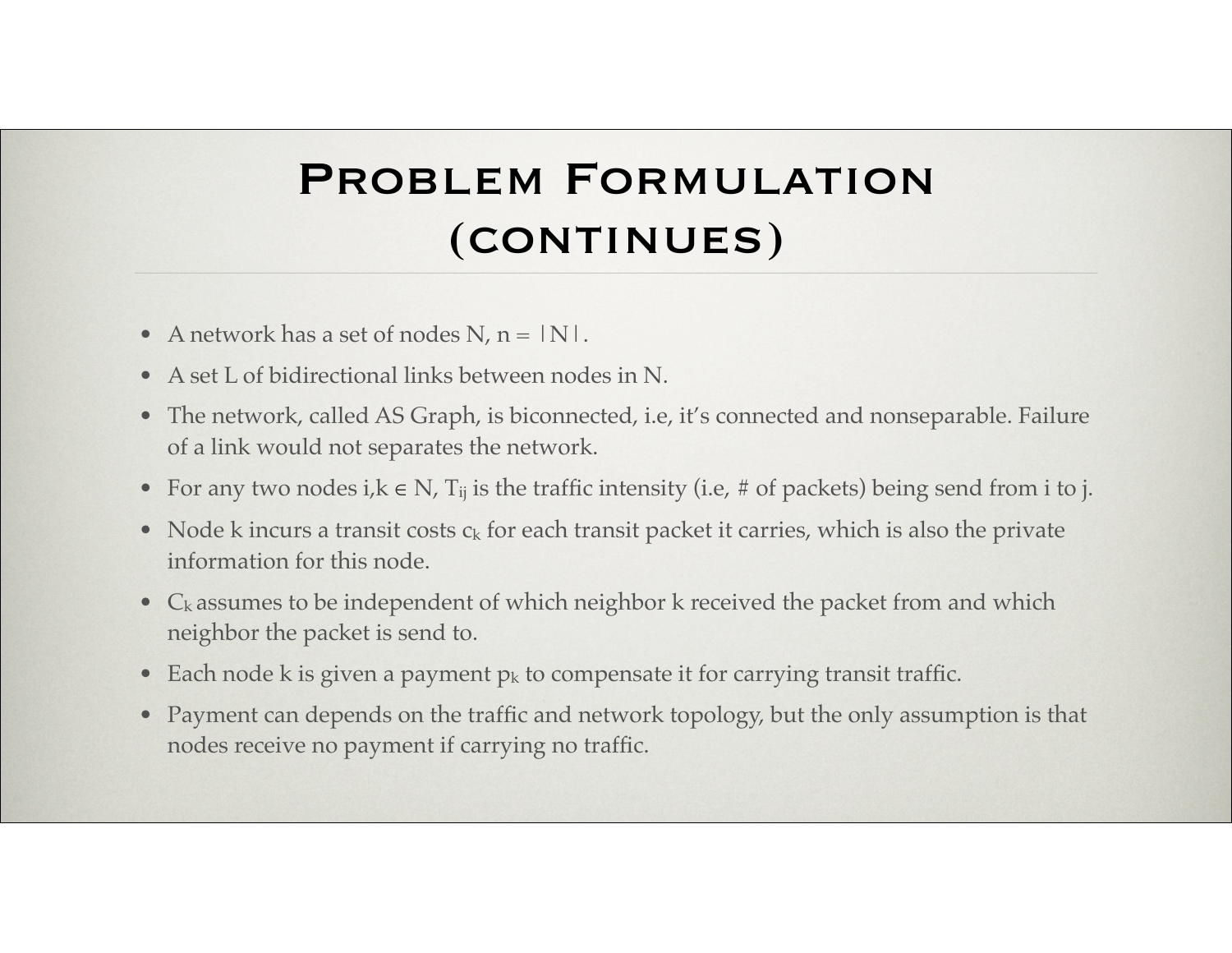# PROBLEM FORMULATION (continues)

- Let  $I_k(c;i,j)$  be the indication function for LCP from i to j; i.e  $I_k(c;i,j) = 1$  (k is a node on LCP from i to j) 0 (otherwise) Note:  $I_i(c;i,j) = I_i(c;i,j) = 0$ .
- Total cost uk incurred by transit node k:  $u_k(c) = c_k \sum_{i,j} \in NT_{ij}I_k(c;i,j)$
- **Total Cost** to the society:  $V(c) = \sum_{k} u_k(c)$ .
- We want to minimize the total cost to the society, and it's equivalent to minimizing, for every  $i, j \in N$ , the cost of the path between i and j.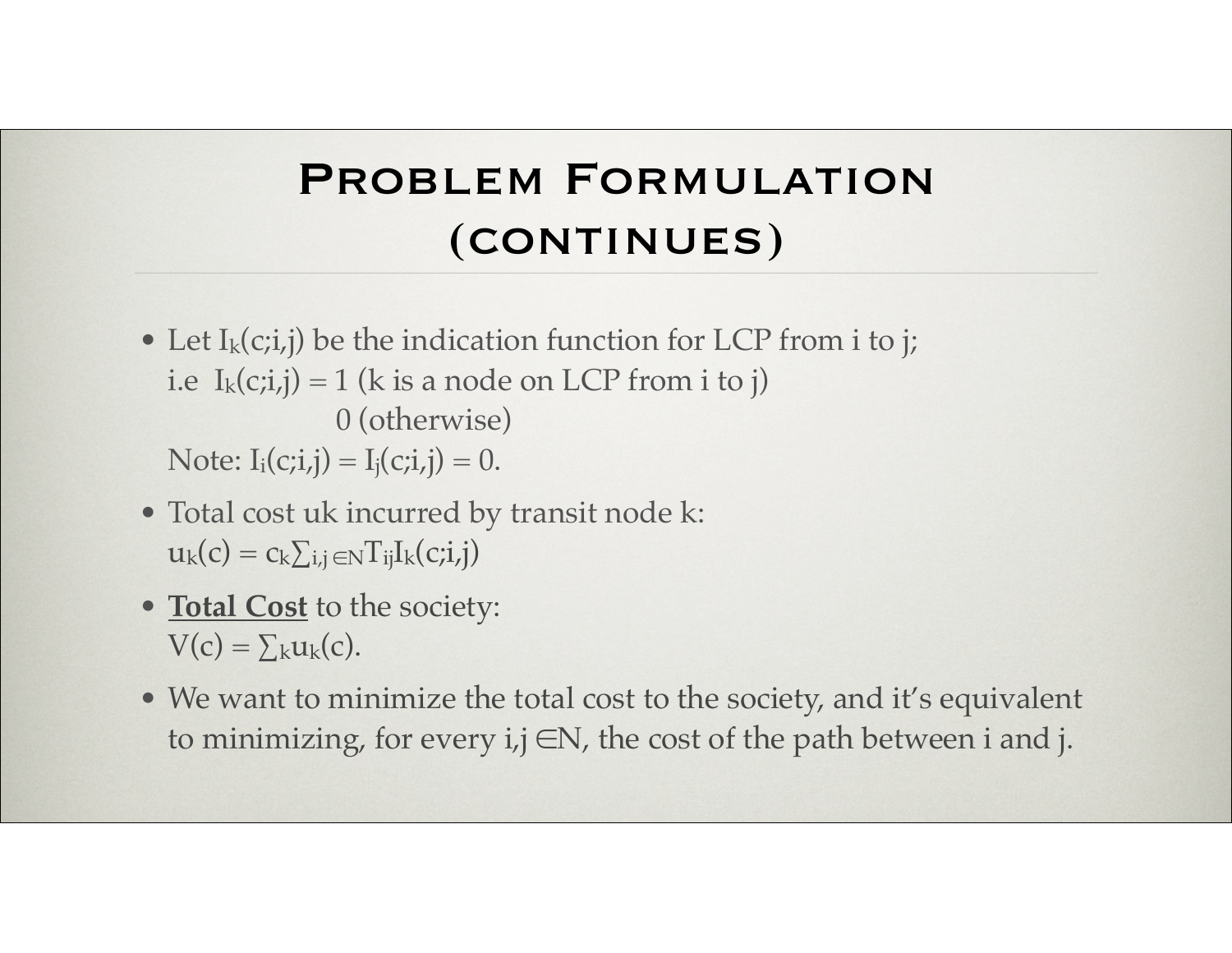#### PROBLEM FORMULATION (continues)

- The only way we can assured of minimizing  $V(\bullet)$  is for agents to inputs their true costs. And we must rely on pricing scheme to incentivize agents to do so.
- The mechanism must be strategyproof, i.e for all x  $\tau_k(c) > \tau_k(c|kx)$ , where c $|kx = c_i$  ( $i \neq k$ )  $x (i = k)$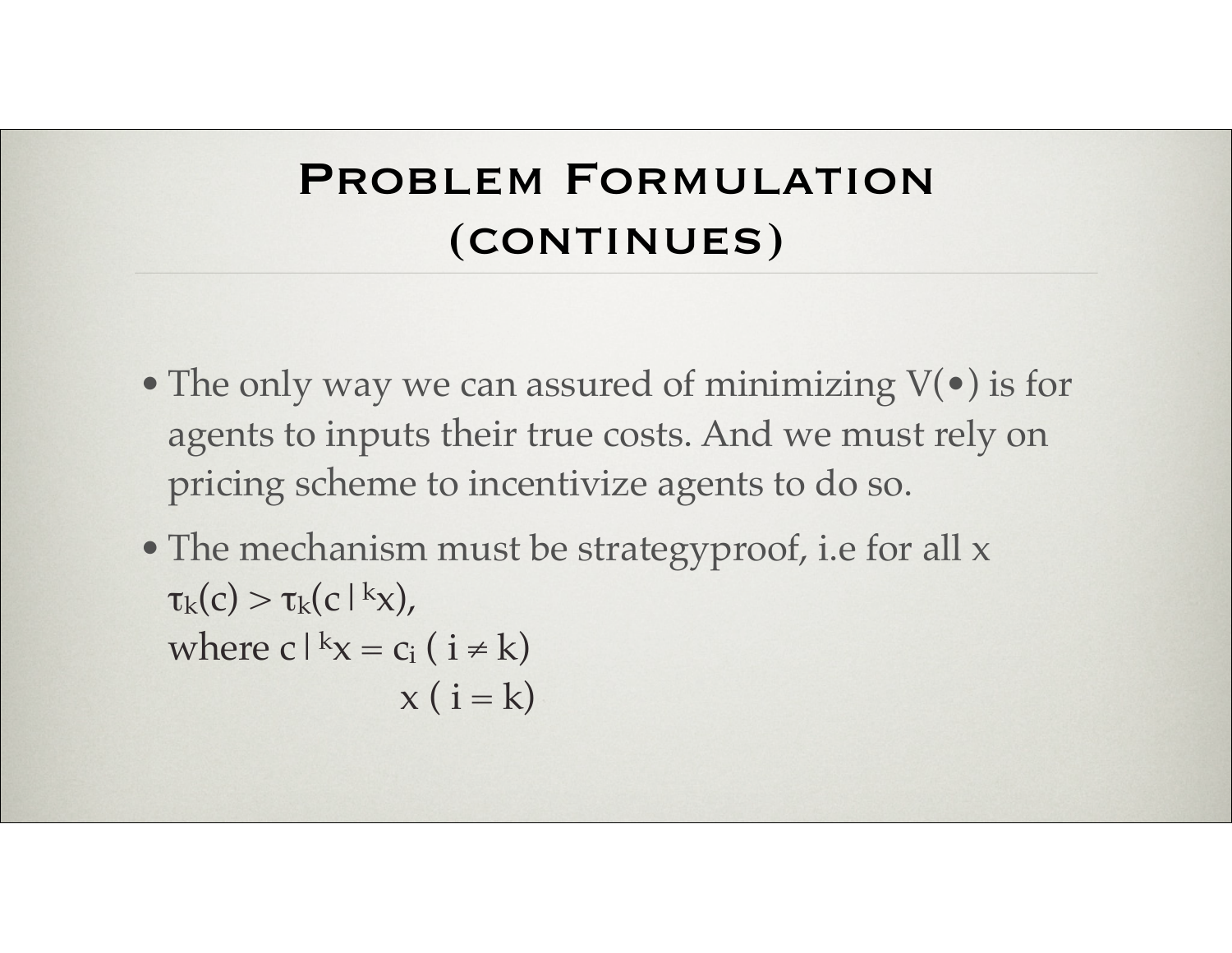#### PRICING MECHANISM where p<sup>k</sup> **FRICING MECHANISM**

 $\mathcal{I}^{\mathcal{I}}_{\mathcal{I}}$  ,  $\mathcal{I}^{\mathcal{I}}_{\mathcal{I}}$  ,  $\mathcal{I}^{\mathcal{I}}_{\mathcal{I}}$  ,  $\mathcal{I}^{\mathcal{I}}_{\mathcal{I}}$ 

Ir(c|

the traffic matrix. Second, the prices p<sup>k</sup>

This mechanism belongs to the Vickrey-Clarke-Groves

 $\mathcal{L}(\mathcal{L})$  family  $\mathcal{L}(\mathcal{L})$  is in estence a node-centric, all-

pairs extension of the LCP mechanism studied by Nisan and

Ronen [16] and Hershberger and Suri [12]. There are several

aspects of this result that are worth noting. First, although

the payments could have taken any form and could have de-

pended arbitrarily on the traffic matrix, it turns out the pay-

ments are a sum of per-packet payments that do not depend on

between i and j does not traverse k. Thus, these payments can

be computed, once one knows the prices, merely by counting

the packets as they enter the node. Third, although the costs

pk

= !

Tijp<sup>k</sup>

ij ,

**Theorem 1** *When routing picks lowest-cost paths, and the network is biconnected, there is a unique strategyproof pricing mechanism that gives no payment to nodes that carry no transit traffic. The payments to transit nodes are of the form*  $p^k = \sum_{i,j \in N} \widetilde{T_{ij}} p_{ij}^k$  , where

mechanism that minimizes a function of the form  $\mathcal{C}$  (c)  $\mathcal{C}$  (c)  $\mathcal{C}$  (c)  $\mathcal{C}$  (c)  $\mathcal{C}$  (c)  $\mathcal{C}$ 

$$
p_{ij}^k = c_k I_k(c; i, j) +
$$

$$
\left[ \sum_{r \in N} I_r(c|^k \infty; i, j) c_r - \sum_{r \in N} I_r(c; i, j) c_r \right].
$$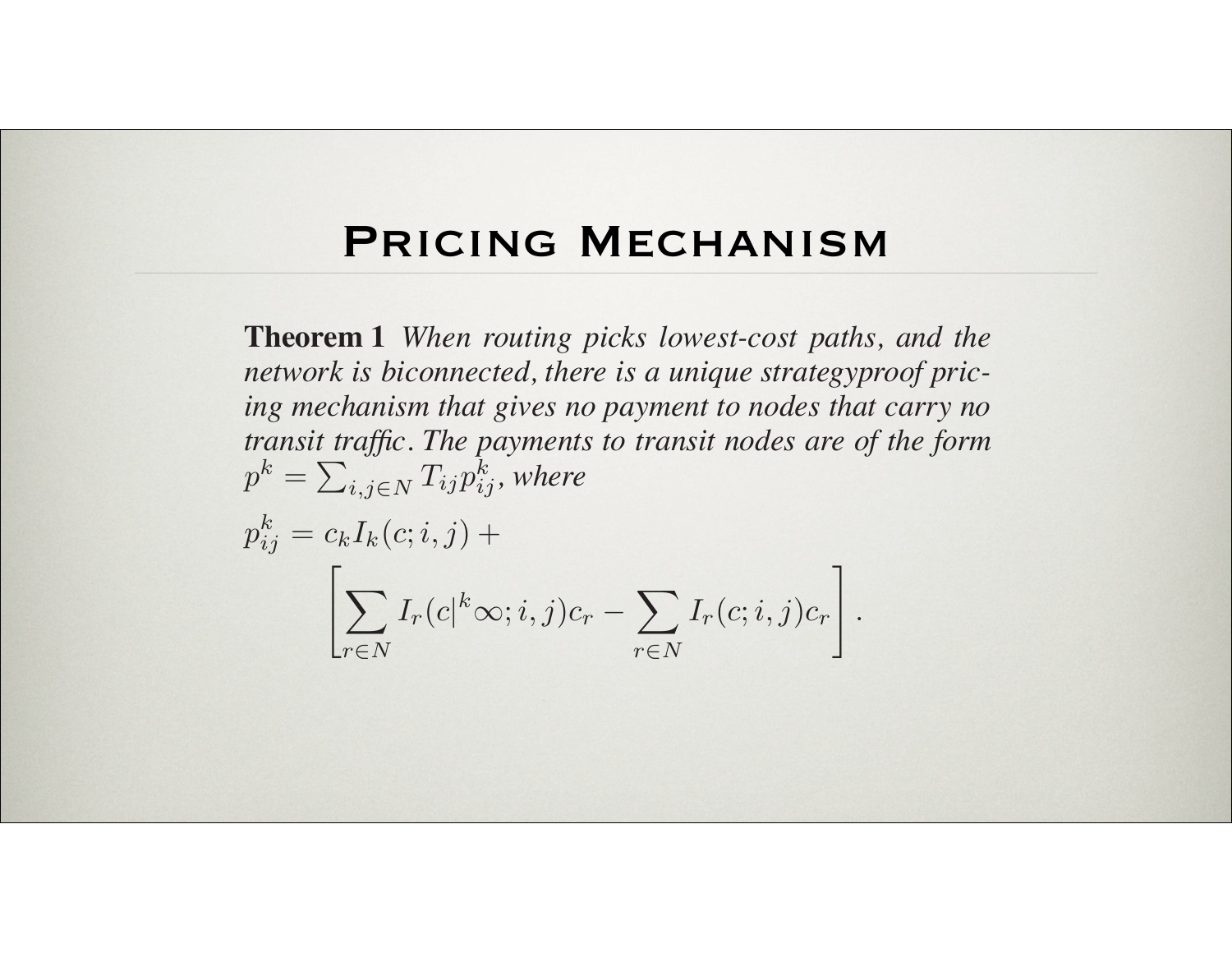# WHAT PRICING SCHEME REALLY says...

- Payment to agent k for carrying traffic from  $i$  to  $j =$ (1) 0 if k does not carry any traffic, otherwise (2) payment =  $k's$  declared cost +  $k's$  helpfulness = k's declared cost + (cost to the network without k) - (cost to the network with k)
- This is provably the only payment scheme that guarantees: (1) optimal social welfare.
	- (2) truthful report of private information from agents.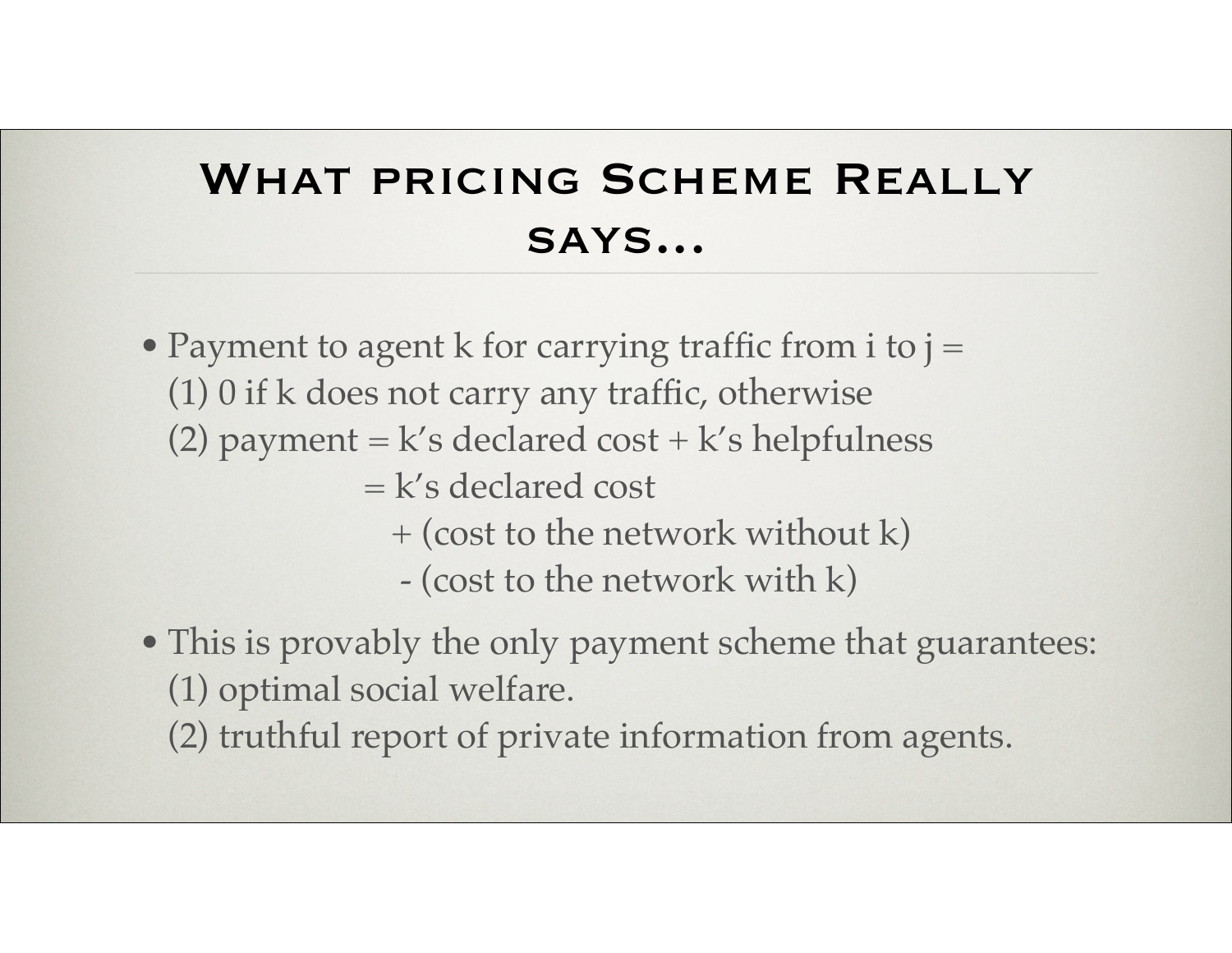#### **IMPLEMENTATION**

- By using the current BGP protocol to distribute information about the cost function in the network.
- To know the payment, we need to know the
	- (1) private information;
	- (2) cost to the network when routing through me;
	- (3) cost to the network when routing through an alternative paths;
- (1) is obvious.
- (2) is computed by summing the information carried in the BGP header along its AS-path, and is stored in the BGP routing table.
- (3) can not be calculated immediately, but it can be estimated by keeping a upper bound and update this upper bound by the information carried in BGP headers, and have it converges to a stable correct value.
	- Big Assumption for this result: the network topology is static.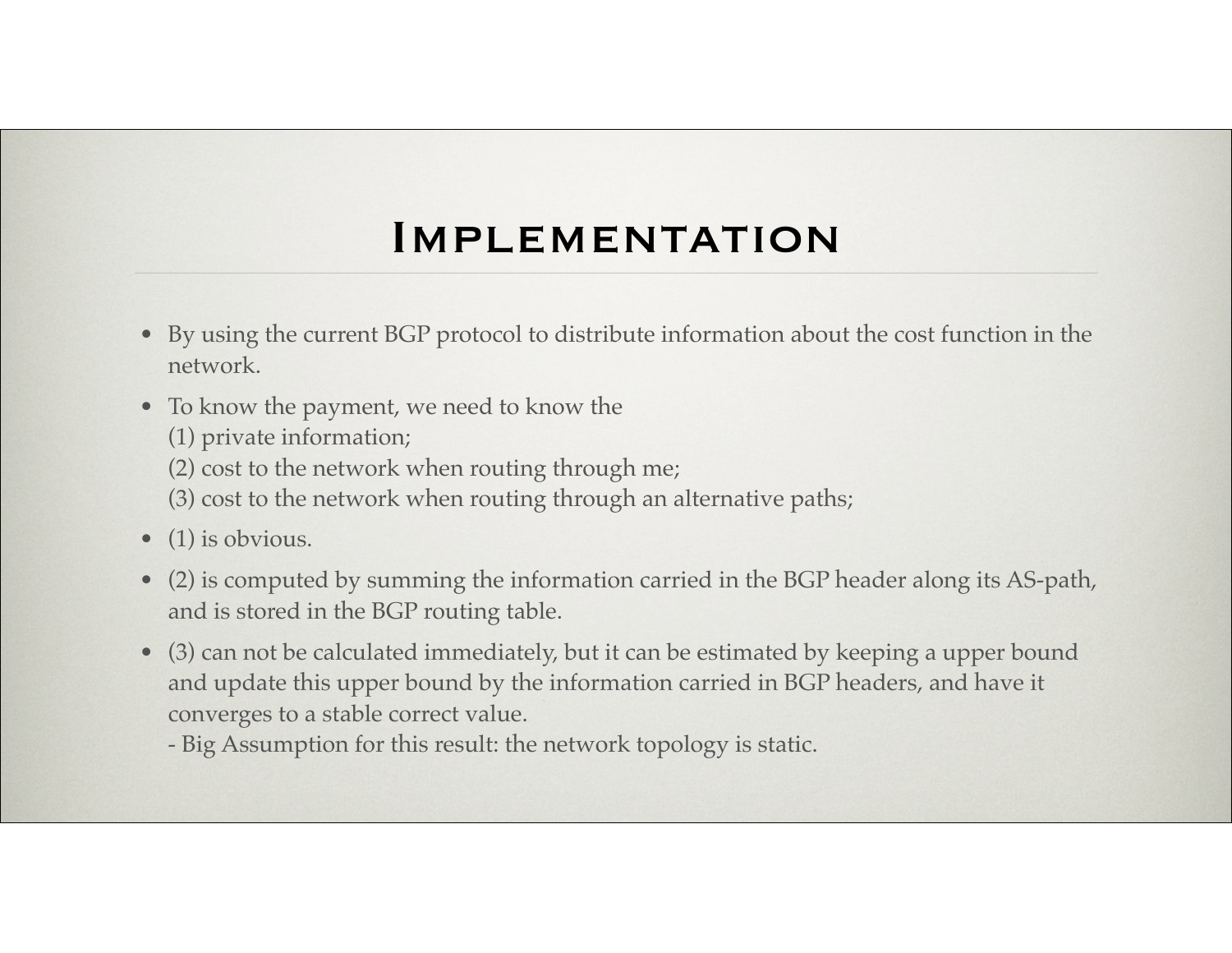#### IMPLEMENTATION (CONTINUES) gence is a route change when N I INUES*)*

- Details of how this algorithm is derived is omitted here
- The key result is that the estimation is tight, and it converges to the correct LCP and prices after a certain number of rounds.

• If a is i's parent in  $T(j)$ , then i scans the incoming array and updates its own values if necessary:

As long as the network is static, the entries decrease mono-

 $\hat{\mathbf{z}}$ 

modified := FALSE

/\* Called when an UPDATE message \*/  $\mathcal{M}^{\mathcal{A}}$ /\* from neighbor a. \*/  $\mathcal{L}^{\mathcal{A}}$  $\mathcal{L}^{\mathcal{A}}_{\mathcal{A}}$  for  $\mathcal{A}^{\mathcal{A}}_{\mathcal{A}}$ 

 $i,j,k \in \mathbb{N}$ 

else if i on P(c; a, j) /\* child \*/ /\* u<sup>r</sup> = vr, for r = 1, 2, ··· (l − 1) \*/

else /\*neither parent nor child\*/  $t \geq 0$ 

/\* u<sup>r</sup> = vr, for r = 1, 2, ··· l \*/ for each k in {v1, v2, ··· vl}

for each k in {v1, v2, ··· v<sup>l</sup>−<sup>1</sup>}

for each k in {v1, v2, ··· vt}

 $p_{ij}^{v_r} = \min(p_{ij}^{v_r}, p_{aj}^{v_r}) \quad \forall r \le s - 1$ 

The algorithm is summarized in Figure 3.

*Correctness of the algorithm*

• If a is a child of i in  $T(j)$ , i updates its payment values using

$$
p_{ij}^{v_r} = \min(p_{ij}^{v_r}, p_{aj}^{v_r} + c_i + c_a) \quad \forall r \le s
$$

• If  $\alpha$  is neither a parent nor a child, i first scans  $\alpha$ 's updated path to find the nearest common ancestor  $v_t$ . Then  $i$  performs the following updates:

$$
\forall r \le t \ p_{ij}^{v_r} = \min(p_{ij}^{v_r}, p_{aj}^{v_r} + c_a + c(a, j) - c(i, j))
$$
  

$$
\forall r > t \ p_{ij}^{v_r} = \min(p_{ij}^{v_r}, c_k + c_a + c(a, j) - c(i, j))
$$